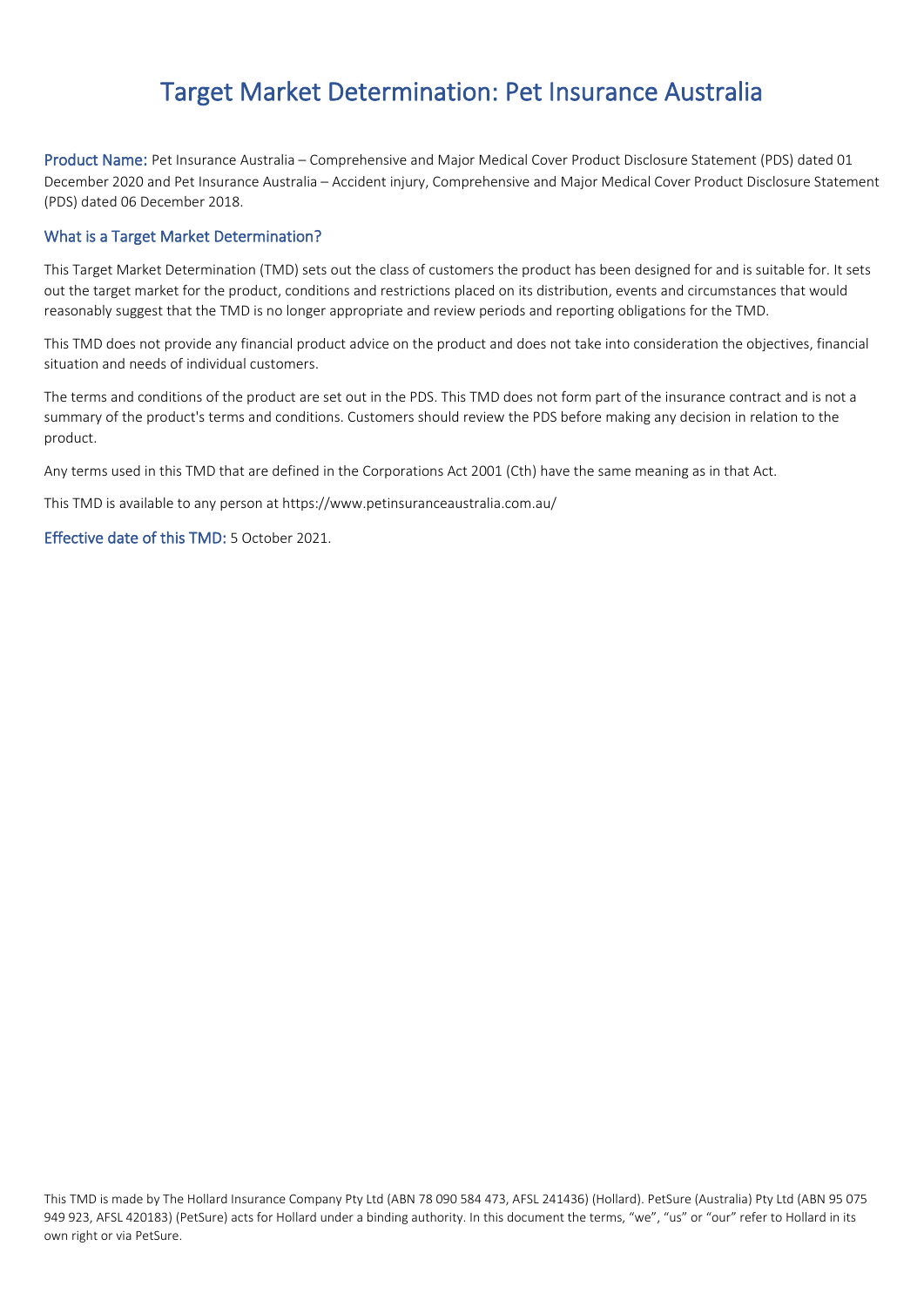#### Product description and key attributes

The product has been designed for people who want different choices of cover towards eligible veterinary expenses experienced by pet cats or dogs. The product has 3 levels of cover. These are briefly described below:

|                       | <b>Accident Only Cover</b>         | <b>Comprehensive Cover</b>        | Major Medical Cover                                        |
|-----------------------|------------------------------------|-----------------------------------|------------------------------------------------------------|
| Cover Type            | Specified accidental injuries only |                                   | Cover for both specified accidental injuries and illnesses |
| <b>Benefit</b>        | Up to 80% of eligible vet bills    | Up to 80% of eligible vet bills   | Up to 80% of eligible vet bills                            |
| Percentage            |                                    |                                   |                                                            |
| <b>Annual Benefit</b> | Up to \$8,000 per year             | Up to \$15,000 per year           | Up to \$15,145 per year                                    |
| Limit                 |                                    |                                   |                                                            |
| Sub-limits            | Some condition related sub-limits  | Some condition related sub-limits | Some condition related sub-limits                          |
|                       | apply to conditions such as:       | apply to conditions such as: Tick | apply to conditions such as: Tick                          |
|                       | Cruciate ligament surgery          | paralysis and Cruciate ligament   | paralysis and Cruciate ligament                            |
|                       |                                    | surgery                           | surgery                                                    |

Other key attributes of this product include:

- it does not provide comprehensive cover for preventative care costs and general pet maintenance costs like grooming and pet food; and
- cover is subject to annual limits, sub-limits, terms, conditions and exclusions. Examples of key exclusions include: waiting period exclusions at the inception of a new policy and coverage exclusions for chronic pre-existing conditions.

# Likely objectives, financial situation and needs of customers in the target market

The likely objectives, financial situation and needs of customers in the target market is contribution towards eligible veterinary expenses, to help ensure their pet can receive appropriate treatment and to reduce the cost to the customer of that treatment.

# Target market for the product

The overall target market for the product applies to all levels of cover available. Each level of cover also has parameters which apply in addition to the overall target market.

| Who this product may be suitable for                                                                                                                                                                                                                                                                                                                                                                     | Who this product may not be suitable for                                                                                                                                                                                                                                                                                                                                                        |
|----------------------------------------------------------------------------------------------------------------------------------------------------------------------------------------------------------------------------------------------------------------------------------------------------------------------------------------------------------------------------------------------------------|-------------------------------------------------------------------------------------------------------------------------------------------------------------------------------------------------------------------------------------------------------------------------------------------------------------------------------------------------------------------------------------------------|
| A person is in our target market for this product if they:<br>have a domestic dog, cat or hybrid that is legally<br>available in Australia; and<br>want cover towards the costs associated with specified<br>accidental injuries that their pet may experience, such as<br>injury suffered as a result of a motor vehicle accident,<br>burn or electrocution and traumatic ligament or tendon<br>injury. | A person will not be in our target market if they:<br>have a pet which has sustained chronic pre-existing<br>conditions which are likely to require ongoing veterinary<br>treatment and want cover for those treatment costs; or<br>want to cover the costs of treatment for illnesses or<br>accidents not covered by this policy, or other maintenance<br>costs associated with pet ownership. |

# Target market for each level of cover

In addition to the overall target market, these additional parameters apply based on the level of cover chosen.

#### Accidental Injury Cover (Specified Accidental Injury Only)

| Who this level of cover may be suitable for                                                 | Who this level of cover may not be suitable for                                                                                                                                          |  |
|---------------------------------------------------------------------------------------------|------------------------------------------------------------------------------------------------------------------------------------------------------------------------------------------|--|
| A person is in our target market for this level of cover if they<br>want:                   | A person will not be in our target market for this level of cover<br>if they:                                                                                                            |  |
| up to 80% of their eligible veterinary expenses covered<br>up to \$8,000 per policy period. | want cover for any illness that a pet may experience; or<br>$\bullet$<br>do not want sub-limits or want different sub-limits to<br>apply for treatment for cruciate ligament conditions. |  |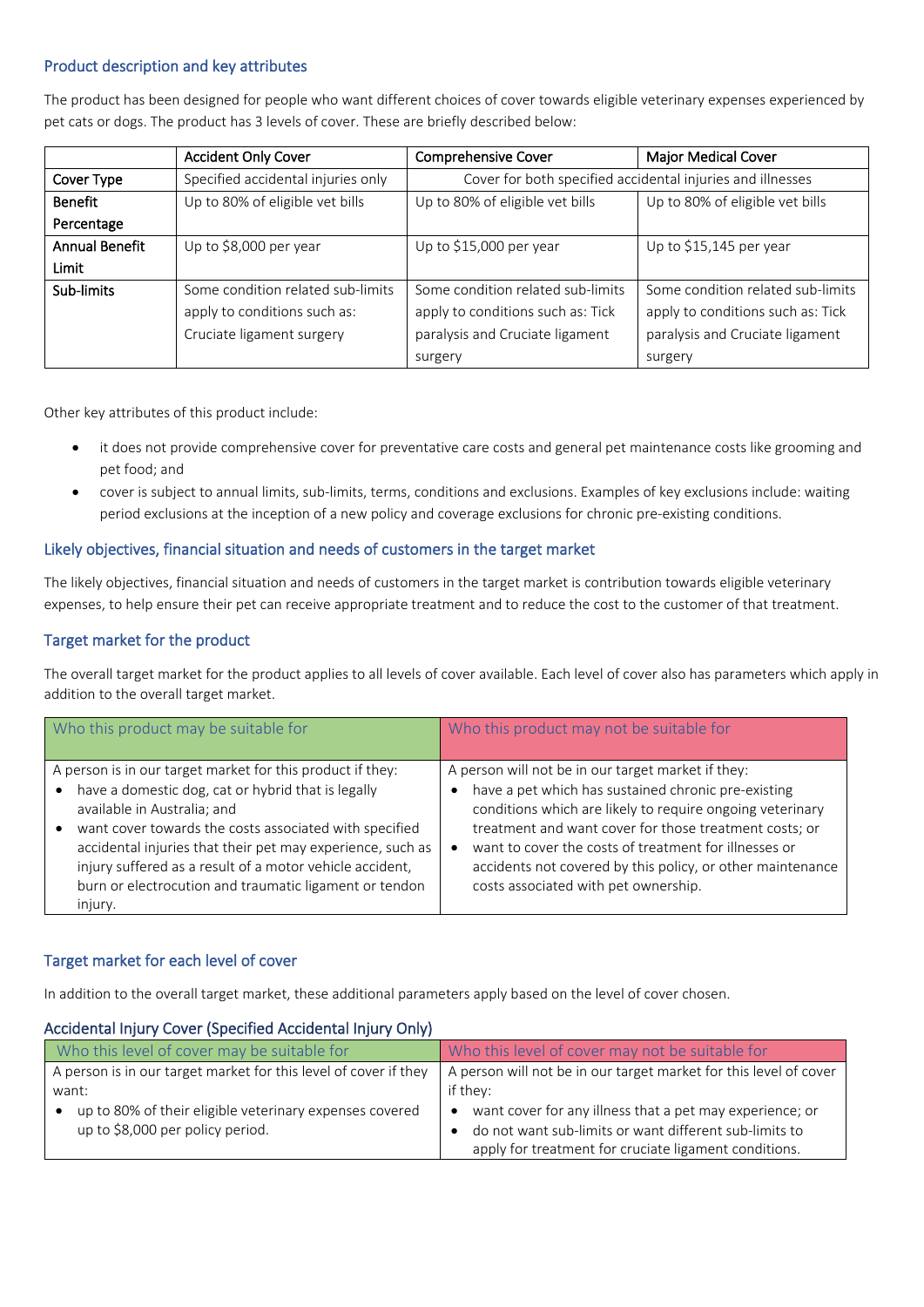# Comprehensive Cover (Specified Accidental Injury and Illness)

| Who this level of cover may be suitable for                                                                                                                                                                                                                         | Who this level of cover may not be suitable for                                                                                      |  |
|---------------------------------------------------------------------------------------------------------------------------------------------------------------------------------------------------------------------------------------------------------------------|--------------------------------------------------------------------------------------------------------------------------------------|--|
| A person is in our target market for this level of cover if they                                                                                                                                                                                                    | A person will not be in our target market for this level of cover                                                                    |  |
| want:                                                                                                                                                                                                                                                               | if they:                                                                                                                             |  |
| cover towards the costs associated with treating a range<br>$\bullet$<br>of illnesses, such as cancer treatments and other<br>temporary and chronic conditions; and<br>up to 80% of their eligible veterinary expenses covered<br>up to \$15,000 per policy period. | do not want sub-limits or want different sub-limits to apply<br>for treatment for tick paralysis or cruciate ligament<br>conditions. |  |

# Major Medical Cover (Specified Accidental Injury and Illness)

| Who this level of cover may be suitable for                                                                                                                                                                                                                                                                                                                                                               | Who this level of cover may not be suitable for                                                                                                                                                                                                       |  |
|-----------------------------------------------------------------------------------------------------------------------------------------------------------------------------------------------------------------------------------------------------------------------------------------------------------------------------------------------------------------------------------------------------------|-------------------------------------------------------------------------------------------------------------------------------------------------------------------------------------------------------------------------------------------------------|--|
| A person is in our target market for this level of cover if they                                                                                                                                                                                                                                                                                                                                          | A person will not be in our target market for this level of cover                                                                                                                                                                                     |  |
| want:                                                                                                                                                                                                                                                                                                                                                                                                     | if they:                                                                                                                                                                                                                                              |  |
| cover towards the costs associated with treating a range<br>of illnesses, such as cancer treatments and other<br>temporary and chronic conditions;<br>up to 80% of their eligible veterinary expenses covered<br>up to \$15,145 per policy period; and<br>a limited amount reimbursed for specified preventative<br>treatments and ownership costs like: desexing,<br>microchipping or heartworm control. | do not want sub-limits or want different sub-limits to apply<br>for treatment for tick paralysis or cruciate ligament<br>conditions; or<br>do not want reimbursement for these specified<br>$\bullet$<br>preventative treatments and ownership costs. |  |

# Consistency between the product and target market

This product will likely meet the likely objectives, financial situation and needs of the target market because it addresses the needs of customers in the target market to reduce the costs of eligible veterinary expenses.

# Distribution Conditions

This product is distributed through:

- Visiting the website of Pet Insurance Australia; or
- Calling the contact centre of Pet Insurance Australia.

Note: Pet Insurance Australia - Accidental Injury cover is only available to renewing customers.

All enquiries made online use a quotation tool which ask the customer to answer a series of questions before finalising a quote. Customers seeking a quote via the phone will be asked a series of questions from a system-based script by a trained operator. The response to these questions will determine if the customer meets the eligibility criteria, which align with the description of the target market set out above. A sale will not progress if these eligibility criteria are not met.

All call centre representatives are provided with adequate training and their sales are routinely monitored by us to ensure that they sell the product only to customers who are in the target market.

Pet Insurance Australia is promoted and distributed by Pet Insurance Australia Pty Ltd (ABN 85 113 507 850, AR no 326233). Pet Insurance Australia Pty Ltd is an authorised representative of PetSure. We have arrangements in place with Pet Insurance Australia Pty Ltd with appropriate terms to ensure the product is distributed to the customers that fall within the target market.

#### Reviewing this document

#### Periodic Review

We will review this TMD within 24 months from its commencement date and subsequently every 24 months thereafter.

#### Review Triggers

We will also review this TMD if there are events or circumstances that reasonably suggest that the TMD is no longer appropriate. The triggers for this review may arise from:

- any material changes being made to the product coverage, pricing methodology, underwriting or eligibility criteria or its method of claims assessment and settlement;
- any material changes to methods of distribution;
- changes in law or regulatory guidance or industry code which may materially affect the terms of cover or distribution or regulatory feedback or concerns raised to suggest the TMD may no longer be appropriate;